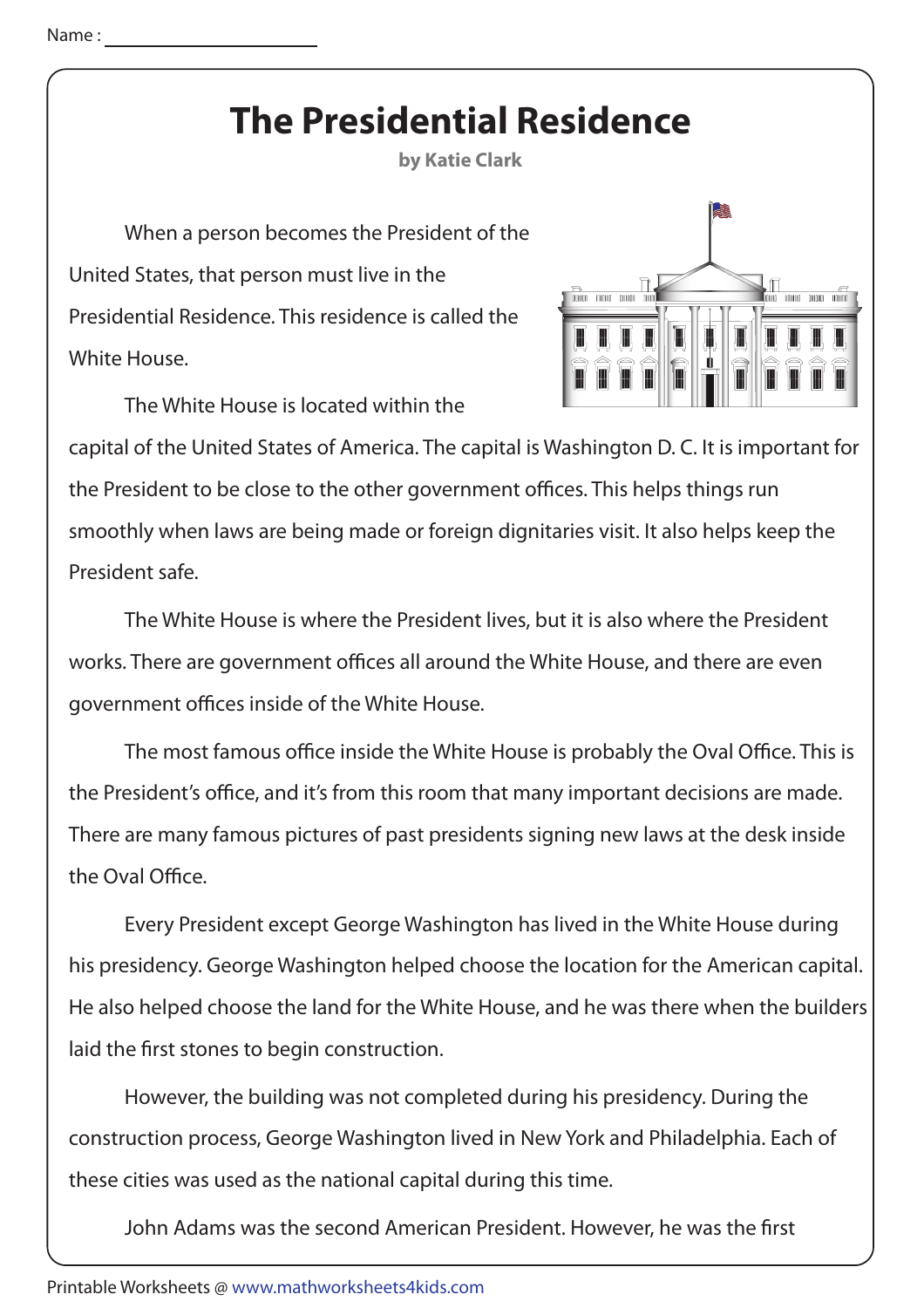President to live in the White House.

 Today, the President moves into the White House on the day he is sworn into office. His family can decorate it in their own style. The staff does things the way the family likes them to be done. If the President likes a certain food, he can ask the chef to cook it every night!

 The White House is really a mansion. There are 132 rooms, and there are 35 bathrooms. There are also 28 fireplaces and eight different sets of stairs. It takes over three hundred staff to do all the cleaning, arranging, and cooking at the White House.

 The White House also has a few fun features. There is a swimming pool, a bowling alley, gardens, and a gymnasium.

 There are three main parts of the White House. These three parts are the West Wing, the East Wing, and the Residence. The Residence was built first. The second floor of this building is where the family lives. It is also where the family entertains guests.

The West Wing is where many of the government offices are located. The East Wing has uses that vary. These uses are up to the current president. The East Wing may be used for the First Lady's offices. It may be used for the house staff. It may be used for guests.

 The West Wing and the East Wing were built during Theodore Roosevelt's presidency, in 1902. The entire White House has been updated many times since then.

 Guests can visit and tour the White House. They must request a special pass to do this. The pass can be requested from their state congressman. Once a pass is granted, visitors can tour many rooms in the White House. However, they are not allowed to see the rooms where the family lives. They are also not allowed to see the West Wing or the Oval Office. This is for safety reasons.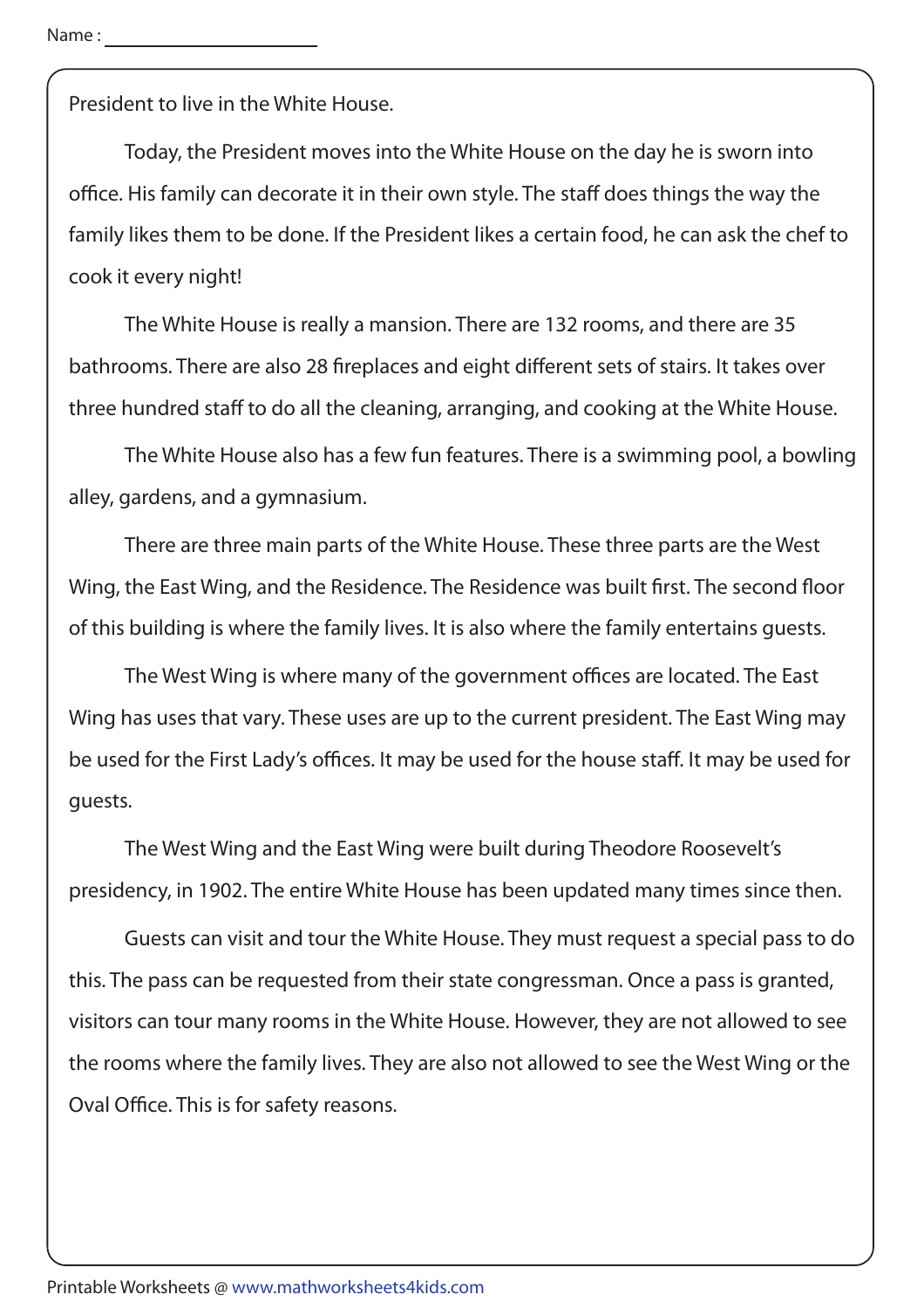## **The Presidential Residence**

- 1) Choose the president whose name is not mentioned in this passage.
	- a) George Washington
	- b) John Adams
	- c) Theodore Roosevelt
	- d) Abraham Lincoln
- 2) Complete the comprehensive chart about the three wings of the White House.

| <b>Which wing?</b> | <b>What's the purpose?</b> | When was it built? |
|--------------------|----------------------------|--------------------|
| The West Wing      |                            |                    |
| The East Wing      |                            |                    |
| The Residence      |                            |                    |

3) "The most famous office inside the White House is probably the Oval Office." What reasons does the author provide to justify his assumption?

Printable Worksheets @ www.mathworksheets4kids.com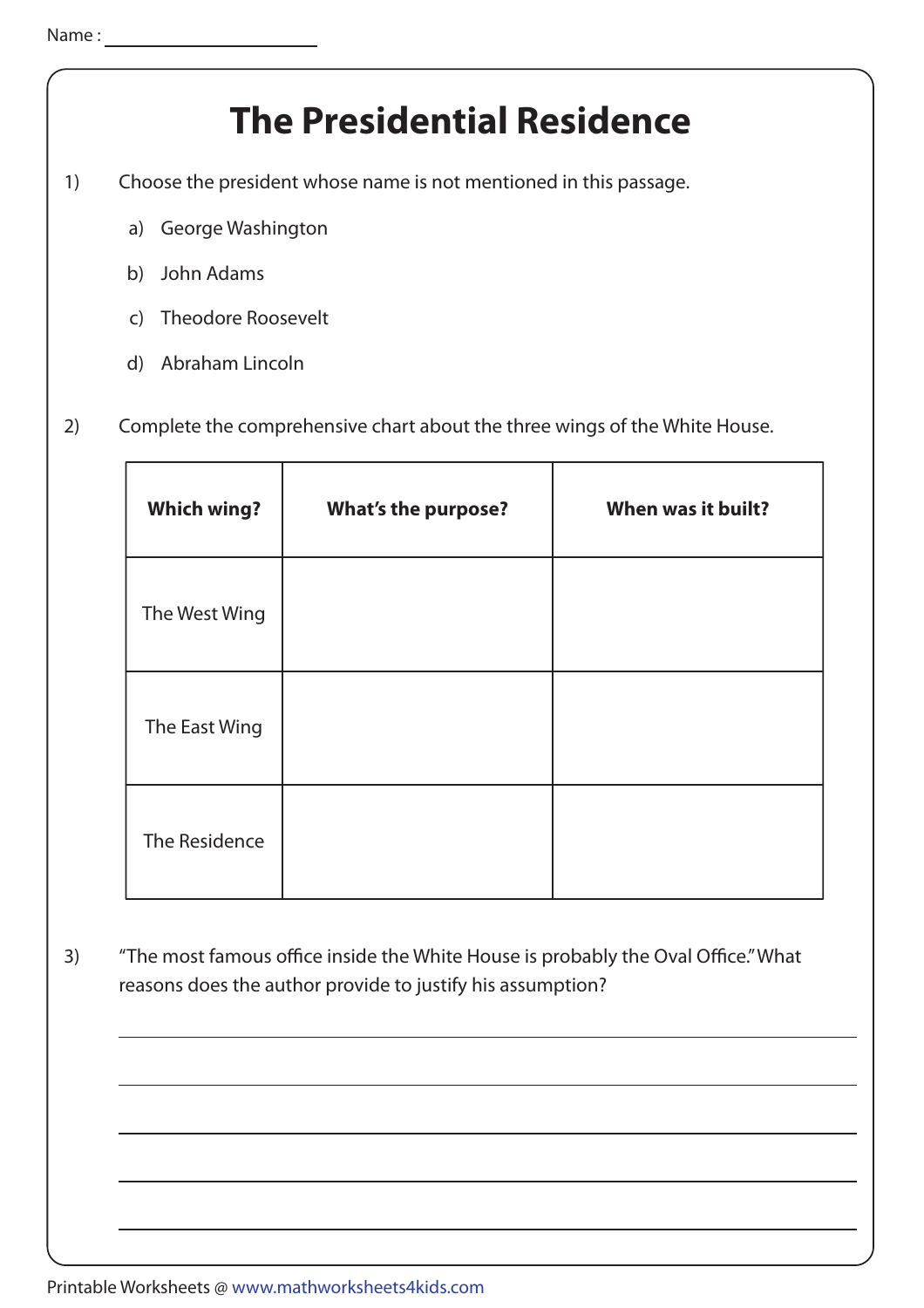| <b>The Presidential Residence</b>                                                                                                                                                                                             |  |  |  |
|-------------------------------------------------------------------------------------------------------------------------------------------------------------------------------------------------------------------------------|--|--|--|
| In which way was George Washington associated with the White House?                                                                                                                                                           |  |  |  |
|                                                                                                                                                                                                                               |  |  |  |
|                                                                                                                                                                                                                               |  |  |  |
| Have you had the pleasure of visiting the White House? What caught your attention the<br>most?                                                                                                                                |  |  |  |
|                                                                                                                                                                                                                               |  |  |  |
|                                                                                                                                                                                                                               |  |  |  |
| the control of the control of the control of the control of the control of the control of the control of the control of the control of the control of the control of the control of the control of the control of the control |  |  |  |
|                                                                                                                                                                                                                               |  |  |  |
|                                                                                                                                                                                                                               |  |  |  |
|                                                                                                                                                                                                                               |  |  |  |
|                                                                                                                                                                                                                               |  |  |  |
|                                                                                                                                                                                                                               |  |  |  |
|                                                                                                                                                                                                                               |  |  |  |
|                                                                                                                                                                                                                               |  |  |  |
|                                                                                                                                                                                                                               |  |  |  |
|                                                                                                                                                                                                                               |  |  |  |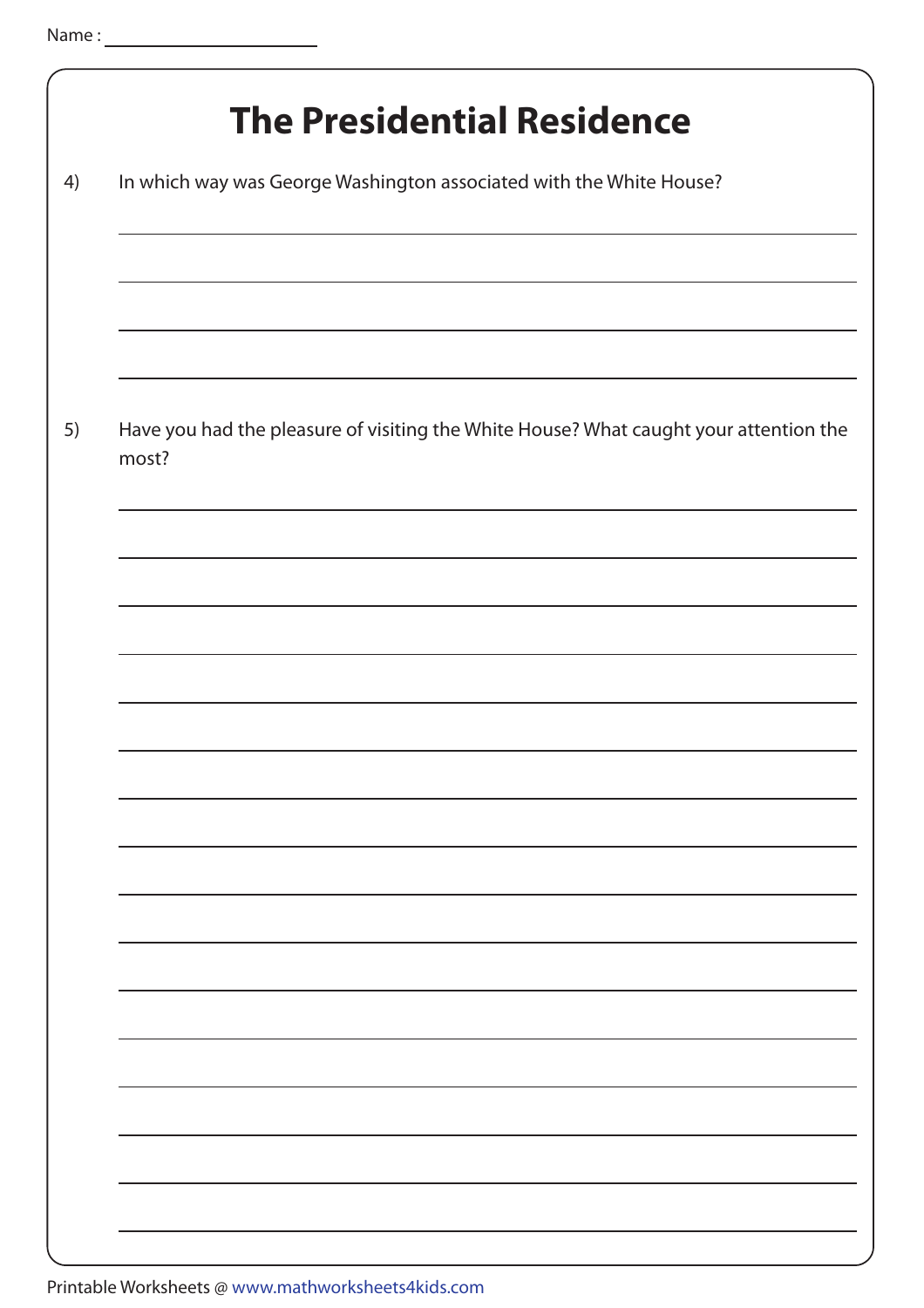## **The Presidential Residence**

- 1) Choose the president whose name is not mentioned in this passage.
	- a) George Washington
	- b) John Adams
	- c) Theodore Roosevelt

d) Abraham Lincoln

2) Complete the comprehensive chart about the three wings of the White House.

| Which wing?   | <b>What's the purpose?</b>                                                                                              | When was it built?                                                    |
|---------------|-------------------------------------------------------------------------------------------------------------------------|-----------------------------------------------------------------------|
| The West Wing | <b>Houses the government</b><br>offices                                                                                 | <b>Built in 1902, when Theodore</b><br><b>Roosevelt was president</b> |
| The East Wing | This a multipurpose wing.<br>This may serve as the First<br>Lady's offices or be used<br>for the house staff or guests. | <b>Built in 1902, when Theodore</b><br><b>Roosevelt was president</b> |
| The Residence | The family lives on the<br>second floor of this building,<br>and they entertain guests<br>here.                         | <b>First wing to be built</b>                                         |

3) "The most famous office inside the White House is probably the Oval Office." What reasons does the author provide to justify his assumption?

The authors feels so because Oval Office is the President's office, and it's from this

**room that many important decisions are made. He further states that it has many**

**famous pictures of past presidents signing new laws at the desk inside the Oval**

**Office.** 

Printable Worksheets @ www.mathworksheets4kids.com